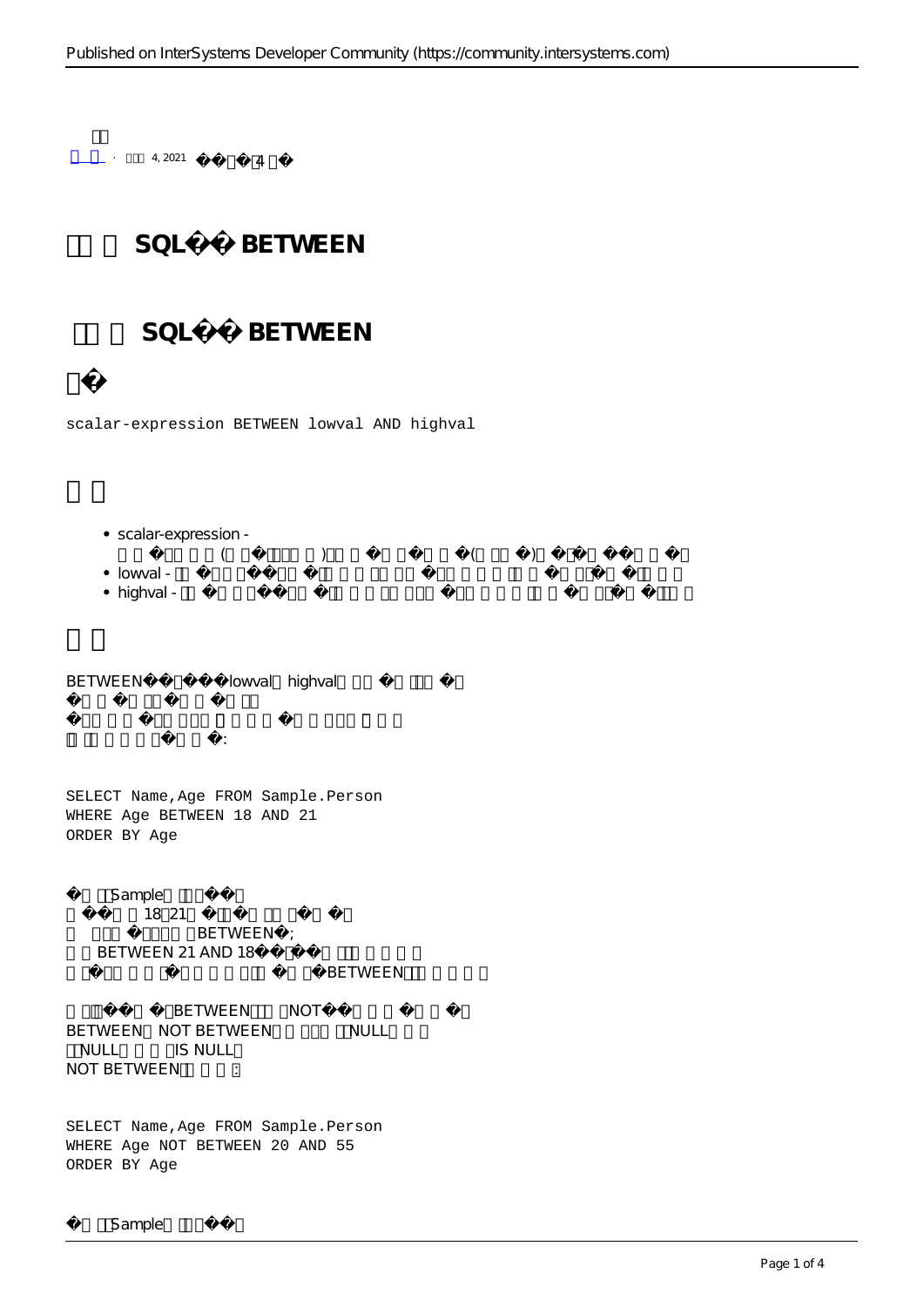年龄值小于20或大于55的人表,不包括这些值。

BETWEEN **BETWEEN** 

下面的例子说明了这一点:

BETWEEN

## **BETWEEN**

BETWEEN SQLUPPER Name Home\_State Home\_State Home\_City :

SELECT Name, Home State, Home City FROM Sample.Person WHERE Home\_State BETWEEN Name AND Home\_City ORDER BY Home\_State

> BETWEEN Home\_State SQLUPPER val val  $val$

SELECT Name,Home\_State FROM Sample.Person WHERE Home\_State BETWEEN 'MA' AND 'Ma' ORDER BY Home\_State

> %SQLSTRING BETWEEN 它选择那些Home\_State值为'MA'到'MA'的记录,在这个数据集中包括'MA', 'MD', 'ME', 'MO', 'MS'和'MT':

SELECT Name, Home State FROM Sample. Person WHERE %SQLSTRING(Home\_State) BETWEEN %SQLSTRING('MA') AND %SQLSTRING('Ma') ORDER BY Home\_State

## expediant product to the product of the product of the product of the product of the product of the product of <br>Product of the product of the product of the product of the product of the product of the product of the prod

它正在执行一个不区分大小写的字符串比较:

SELECT Name FROM Sample.Person WHERE %STRING(Name) BETWEEN %SQLSTRING('OA') AND %SQLSTRING('OZ') ORDER BY Name

ON BETWEEN

SELECT P.Name AS PersonName,E.Name AS EmpName FROM Sample.Person AS P INNER JOIN Sample.Employee AS E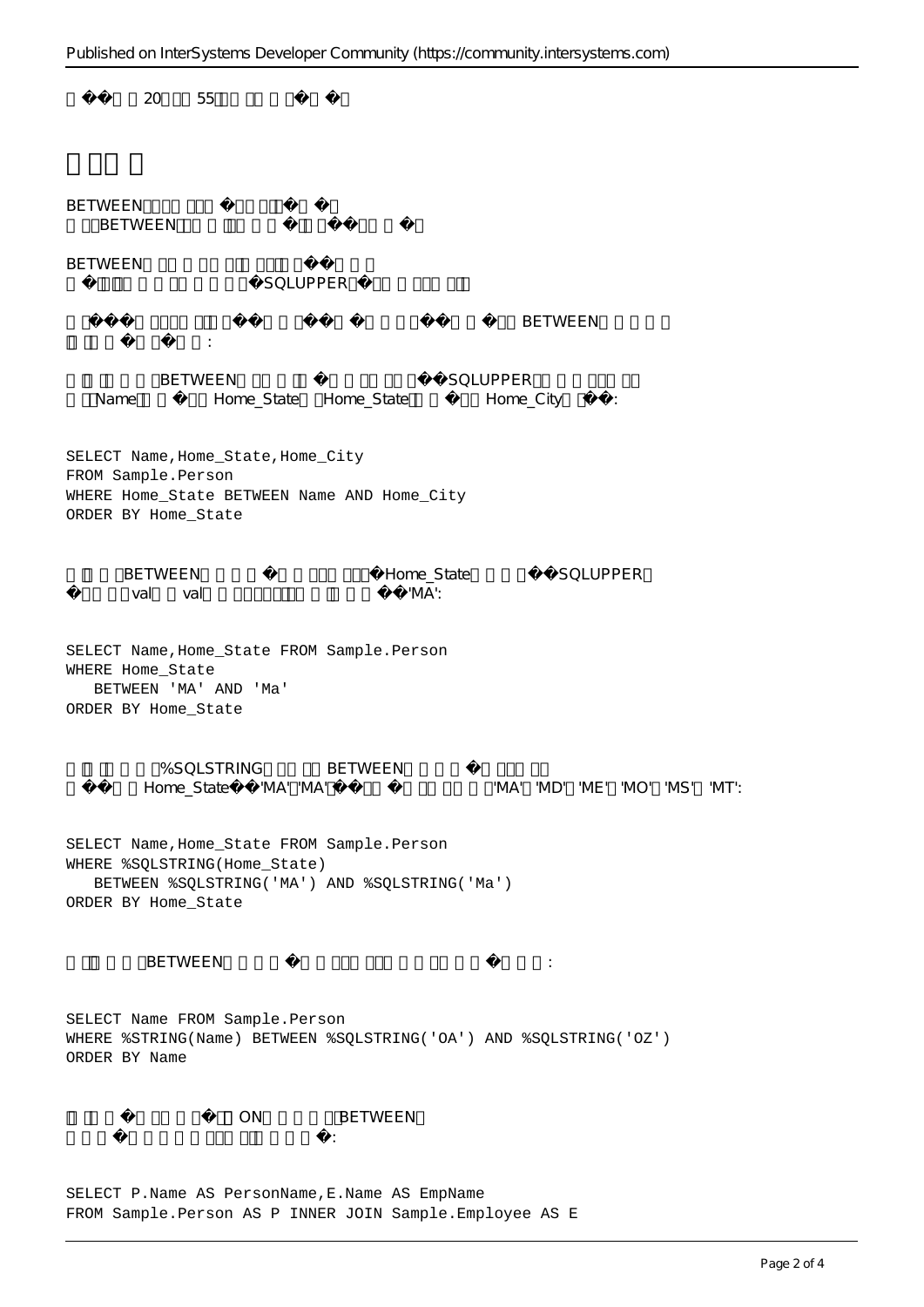ON P.Name BETWEEN 'an' AND 'ch' AND P.Name=E.Name

## **%SelectMode**

```
%SelectMode                             BETWEEN               %SelectMode   (ODBC Display)
                 IRIS (%List)
                     SQLCODE
    SOLCOMF -146"SQL BETWEEN %SelectMode=1 (ODBC)
ClassMethod Between()
{
    s q1 = "SELECT Name,DOB FROM Sample.Person "
    s q2 = "WHERE DOB BETWEEN '1950-01-01' AND '1960-01-01'"
    s myquery = q1_q2
    s tStatement = ##class(%SQL.Statement).%New()
     s tStatement.%SelectMode=1
    s qStatus = tStatement.%Prepare(myquery)
     if qStatus'=1 {
        w "%Prepare failed:" 
        d $System.Status.DisplayError(qStatus) 
q
     }
    s rset = tStatement.%Execute()
    d rset.%Display()
    w !,"End of data"
}
DHC-APP>d ##class(PHA.TEST.SQLCommand).Between()
Name DOB
Houseman, Martin D. 1955-09-25
Ingrahm,Yan S. 1954-06-15
Smith,Elvis Y. 1955-06-29
Gore,Alfred M. 1958-09-15
Yoders,Liza U. 1959-06-05
Ng,Liza Z. 1955-10-05
Yeats,Debby G. 1951-12-06
Zweifelhofer,Zelda J. 1954-02-19
Solomon,Emily D. 1953-01-28
Isaacs,Elvis V. 1952-04-05
Pantaleo,Robert U. 1950-03-29
Zampitello,Josephine Q. 1953-08-14
Xiang,Molly F. 1953-03-21
Nichols,Heloisa M. 1957-07-19
Hertz,Uma C. 1954-07-25
LaRocca,David X. 1956-01-11
Houseman,Alice R. 1957-12-07
Alton,Phil T. 1953-02-25
Davis,Jane E. 1953-07-28
Vanzetti,Alexandra O. 1953-12-29
Uhles,Dmitry P. 1951-08-23
Jafari,Christine Z. 1950-04-11
```